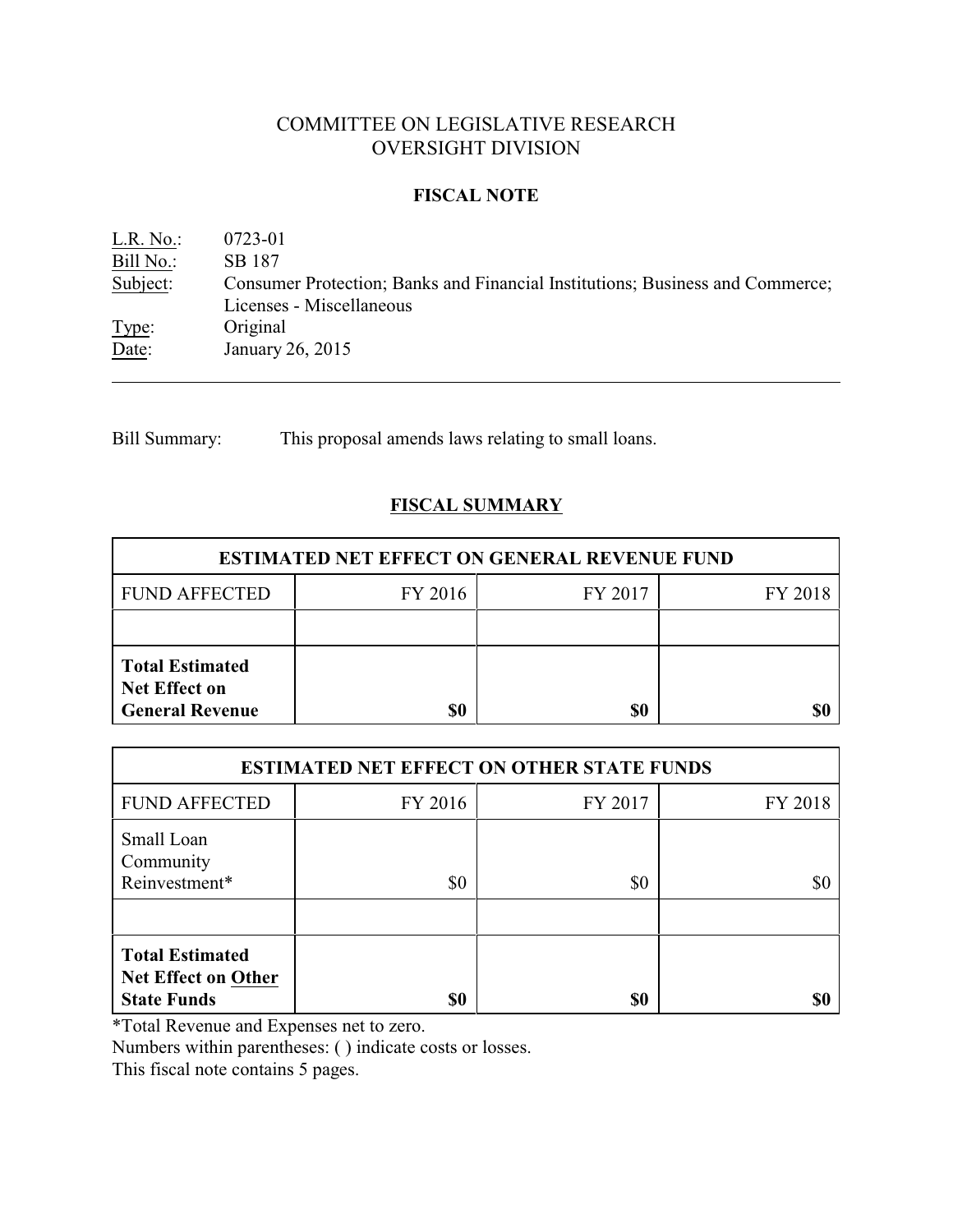| <b>ESTIMATED NET EFFECT ON FEDERAL FUNDS</b>                               |         |         |         |  |
|----------------------------------------------------------------------------|---------|---------|---------|--|
| <b>FUND AFFECTED</b>                                                       | FY 2016 | FY 2017 | FY 2018 |  |
|                                                                            |         |         |         |  |
|                                                                            |         |         |         |  |
| <b>Total Estimated</b><br><b>Net Effect on All</b><br><b>Federal Funds</b> | \$0     | \$0     |         |  |

| <b>ESTIMATED NET EFFECT ON FULL TIME EQUIVALENT (FTE)</b>    |         |         |         |  |
|--------------------------------------------------------------|---------|---------|---------|--|
| <b>FUND AFFECTED</b>                                         | FY 2016 | FY 2017 | FY 2018 |  |
|                                                              |         |         |         |  |
|                                                              |         |         |         |  |
| <b>Total Estimated</b><br><b>Net Effect on</b><br><b>FTE</b> |         |         |         |  |

 $\Box$  Estimated Net Effect (expenditures or reduced revenues) expected to exceed \$100,000 in any of the three fiscal years after implementation of the act.

| <b>ESTIMATED NET EFFECT ON LOCAL FUNDS</b> |         |         |         |  |
|--------------------------------------------|---------|---------|---------|--|
| FUND AFFECTED                              | FY 2016 | FY 2017 | FY 2018 |  |
| <b>Local Government</b>                    | \$0     | \$0     | \$0     |  |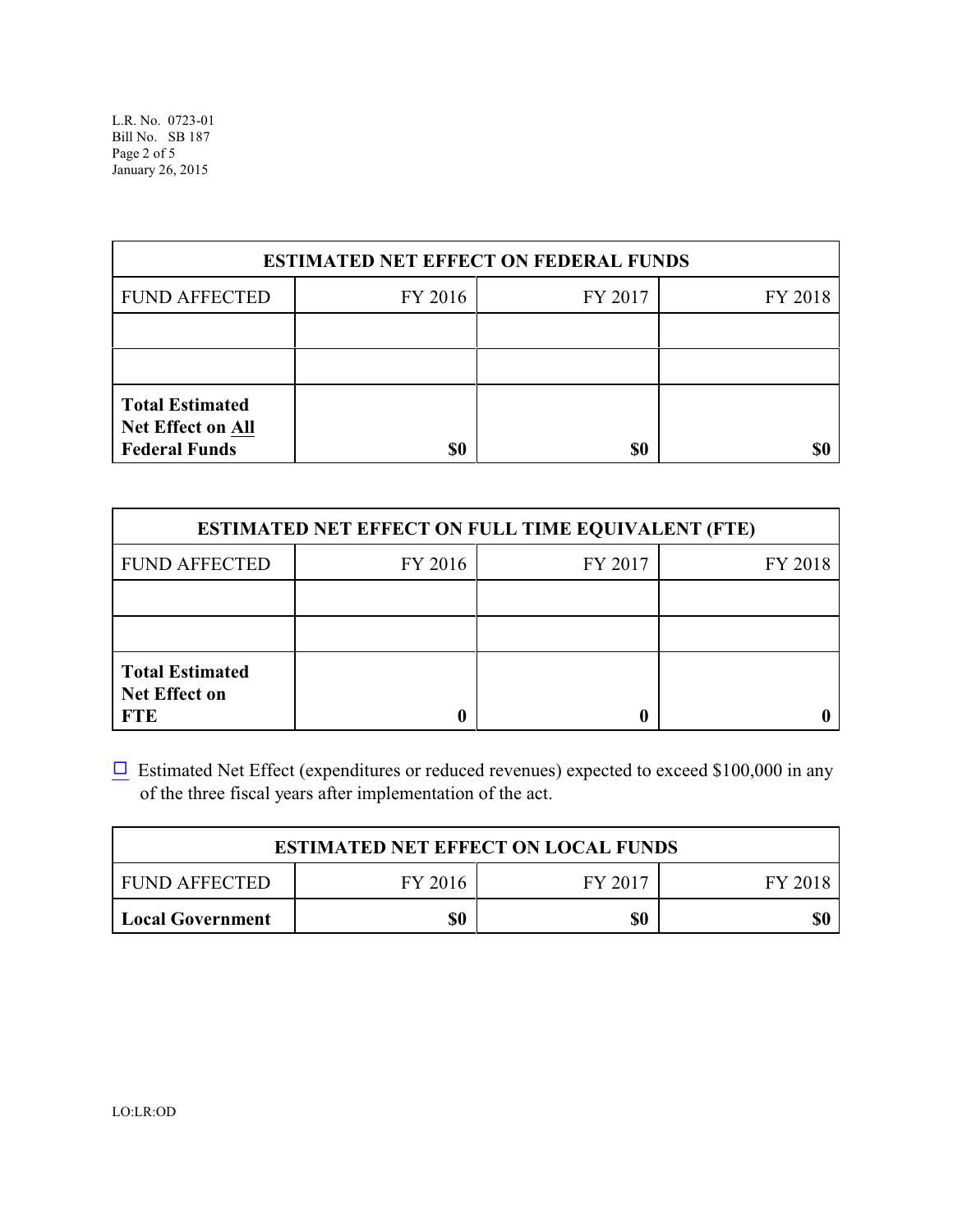L.R. No. 0723-01 Bill No. SB 187 Page 3 of 5 January 26, 2015

# **FISCAL ANALYSIS**

### ASSUMPTION

Officials from the **Office of the State Courts Administrator** assume the current proposal would not fiscally impact their agency.

Officials from the **Attorney General's Office** assume that any potential costs arising from this proposal can be absorbed with existing resources.

Section 361.650

Officials from the **Department of Insurance, Financial Institutions and Professional Registration (DIFP)** state that this section creates the "Small Loan Community Reinvestment Program" and the "Small Loan Community Reinvestment Fund" which the department is required to administer.

It is unknown how many loans will be made each year requiring the small loan lenders to deposit the surcharge of \$1.00 for each loan. It is also unknown how many grant applications will be received, reviewed or granted each year so program costs are not able to be determined as this time. However, it is anticipated that the income and costs to the fund should net to zero.

The Division of Finance would need to establish a program to monitor the real-time statewide compliance with the provisions of this section. The division would issue a Request for Proposal (RFP) to bid out this purchase to find a vendor to establish the program. Other states are currently using contracted vendors for this work and there is no charge to the state as the vendors typically charge the small loan lenders a fee to collect the costs associated with the system. The division believes it can administer the costs of a potential contract and program within the revenue deposited into the fund, however if the costs are greater than anticipated the department would need to requests additional appropriation and funding through the budget and legislative process.

#### Section 408.500

Officials from the DIFP state that this section changes laws relating to unsecured loans of five hundred dollars or less.

This section of the bill is not anticipated to have a fiscal impact to the department. If the adoption of the bill results in a reduction of fee revenue from affected entities, the department

LO:LR:OD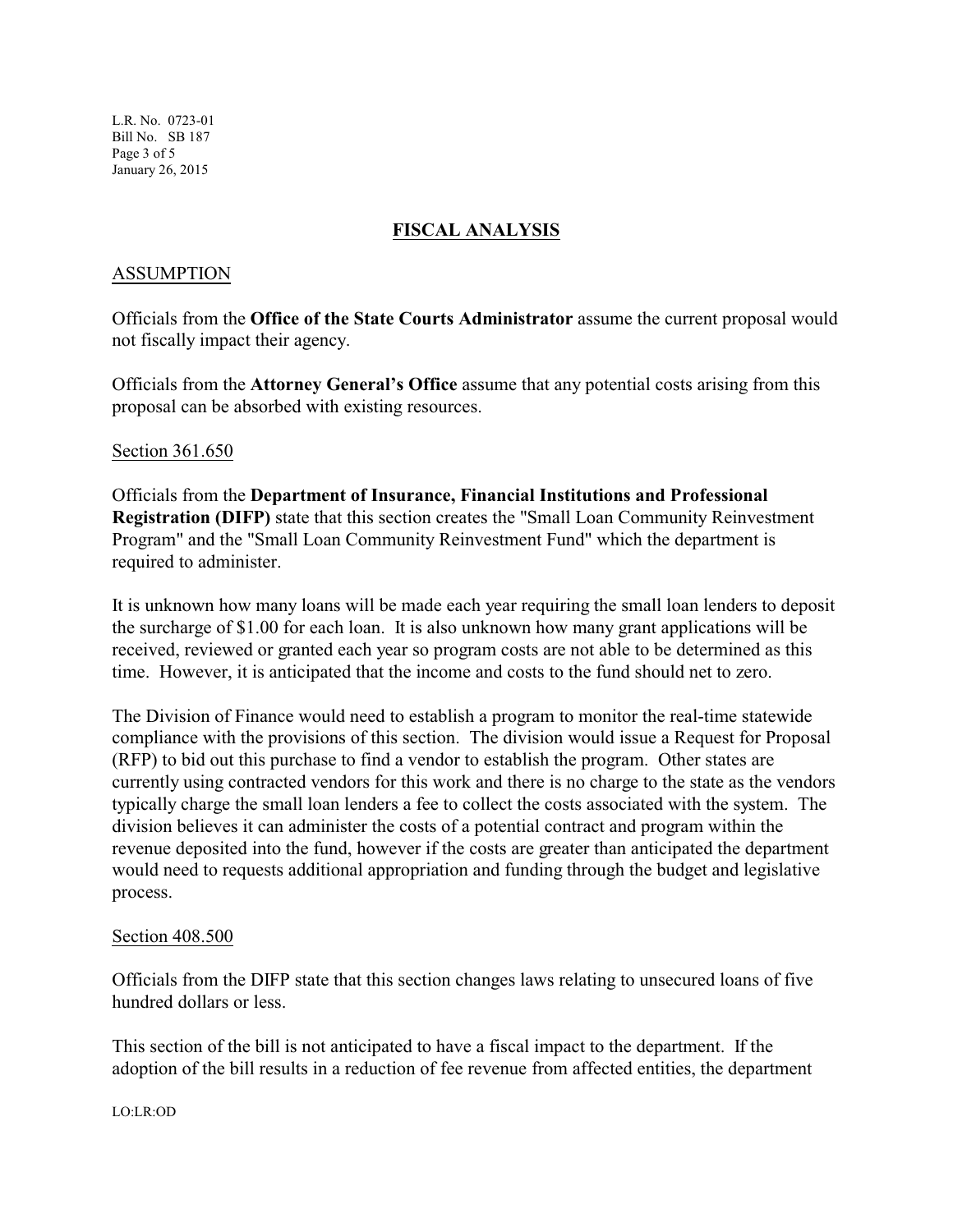L.R. No. 0723-01 Bill No. SB 187 Page 4 of 5 January 26, 2015

### ASSUMPTION (continued)

anticipates it would expend a correspondingly smaller amount to regulate these entities.

According to a report dated February 2013 from the Department of Insurance, Financial Institutions and Professional Registration to the Governor (Re: Report to General Assembly pursuant to section 408.506, RSMo) there were approximately 2.34 million total payday loans made during the report period (October 1, 2011 through September 30, 2012). **Oversight** assumes that if these loans each qualify as the described title loan in the proposal, there would be increased total state revenue of 2.34 million loans x \$1 per loan = \$2.34 million, annually.

#### **This proposal could increase total state revenue.**

| FISCAL IMPACT - State Government                              | FY 2016<br>$(10 \text{ Mo.})$ | FY 2017                       | FY 2018                       |
|---------------------------------------------------------------|-------------------------------|-------------------------------|-------------------------------|
| <b>SMALL LOAN COMMUNITY</b><br><b>REINVESTMENT FUND</b>       |                               |                               |                               |
| Revenue - Surcharge Income from Small<br>Loan Lenders (DIFP)  | Unknown                       | Unknown                       | Unknown                       |
| Expenses - Program Costs (DIFP)                               | (Unknown)                     | (Unknown)                     | (Unknown)                     |
| Expenses - Grant Awards (DIFP)                                | (Unknown)                     | (Unknown)                     | (Unknown)                     |
| <b>ESTIMATED NET EFFECT ON</b><br><b>SMALL LOAN COMMUNITY</b> |                               |                               |                               |
| <b>REINVESTMENT FUND</b>                                      | <u>\$0</u>                    | $\underline{\underline{\$0}}$ | $\underline{\underline{\$0}}$ |
| FISCAL IMPACT - Local Government                              | FY 2016<br>$(10 \text{ Mo.})$ | FY 2017                       | FY 2018                       |
|                                                               | <u>\$0</u>                    | <u>so</u>                     | <u>\$0</u>                    |